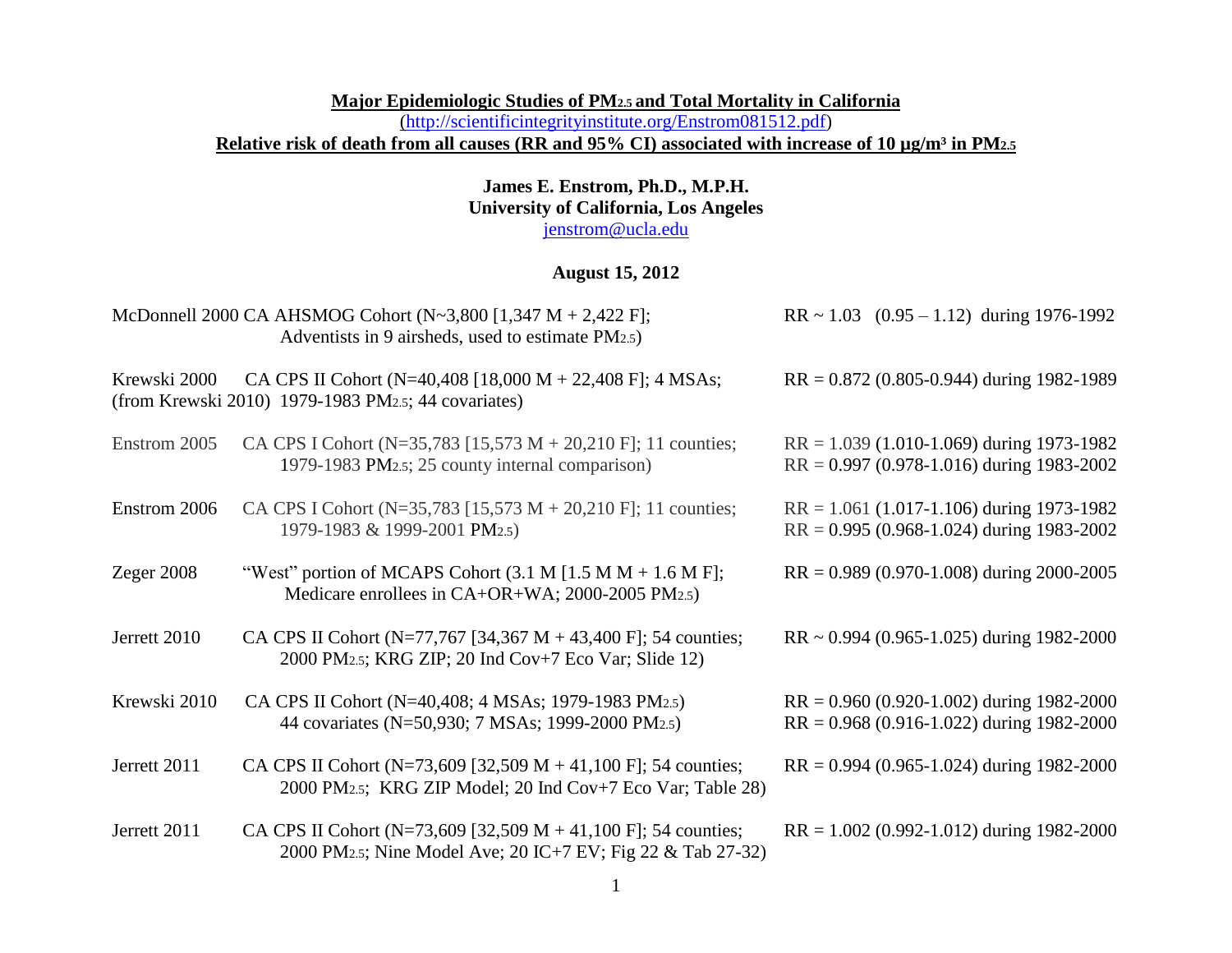| Lipsett 2011           | CA Teachers Cohort (N=73,489 [73,489 F]; 2000-2005 PM2.5) | $RR = 1.01$ (0.95 – 1.09) during 2000-2005   |
|------------------------|-----------------------------------------------------------|----------------------------------------------|
| Ostro 2011<br>replaced | CA Teachers Cohort (N=43,220 [43,220 F]; 2002-2007 PM2.5) | $RR = 1.06$ (0.96 – 1.16) during 2002-2007   |
| Ostro 2010             | Incorrect 2010 Result:                                    | $RR = 1.84$ $(1.66 - 2.05)$ during 2002-2007 |

#### **Epidemiologic Study of PM2.5 and Total Mortality in Los Angeles Basin** Relative risk of death from all causes (RR and 95% CI) associated with increase of 10 µg/m<sup>3</sup> in PM<sub>2.5</sub>

Jerrett 2005 CPS II Cohort in Los Angeles Basin (N=22,905; 267 zip code areas; RR = 1.11 (0.99 - 1.25) during 1982-2000 1999-2000 PM2.5; 44 covariates + maximal confounders)

### **Epidemiologic Study of PM2.5 and Total Mortality in United States Relied Upon by CARB and US EPA as of 2010** Relative risk of death from all causes (RR and 95% CI) associated with increase of 10  $\mu$ g/m<sup>3</sup> in PM<sub>2.5</sub>

| Krewski 2009 | CPS II Cohort (N=342,521; 58 MSAs; 1979-1983 PM2.5)  | $RR = 1.028(1.014 - 1.043)$ during 1982-2000  |
|--------------|------------------------------------------------------|-----------------------------------------------|
|              | 44 covariates (N=488,370; 116 MSAs; 1999-2000 PM2.5) | $RR = 1.036 (1.017 - 1.054)$ during 1982-2000 |

FJC Requirement to establish causal epidemiologic relationship  $RR \ge 2.0$ 

Federal Judiciary Center and National Academy of Sciences "Reference Manual on Scientific Evidence, Third Edition" 2011 ([http://www.fjc.gov/public/home.nsf/autoframe?openform&url\\_l=/public/home.nsf/inavgeneral?openpage&url\\_r=/public/home.nsf/pages/1448](http://www.fjc.gov/public/home.nsf/autoframe?openform&url_l=/public/home.nsf/inavgeneral?openpage&url_r=/public/home.nsf/pages/1448)) Reference Guide on Epidemiology by MICHAEL D. GREEN, D. MICHAL FREEDMAN, AND LEON GORDIS [\(http://www.fjc.gov/public/pdf.nsf/lookup/SciMan3D12.pdf/\\$file/SciMan3D12.pdf\)](http://www.fjc.gov/public/pdf.nsf/lookup/SciMan3D12.pdf/$file/SciMan3D12.pdf)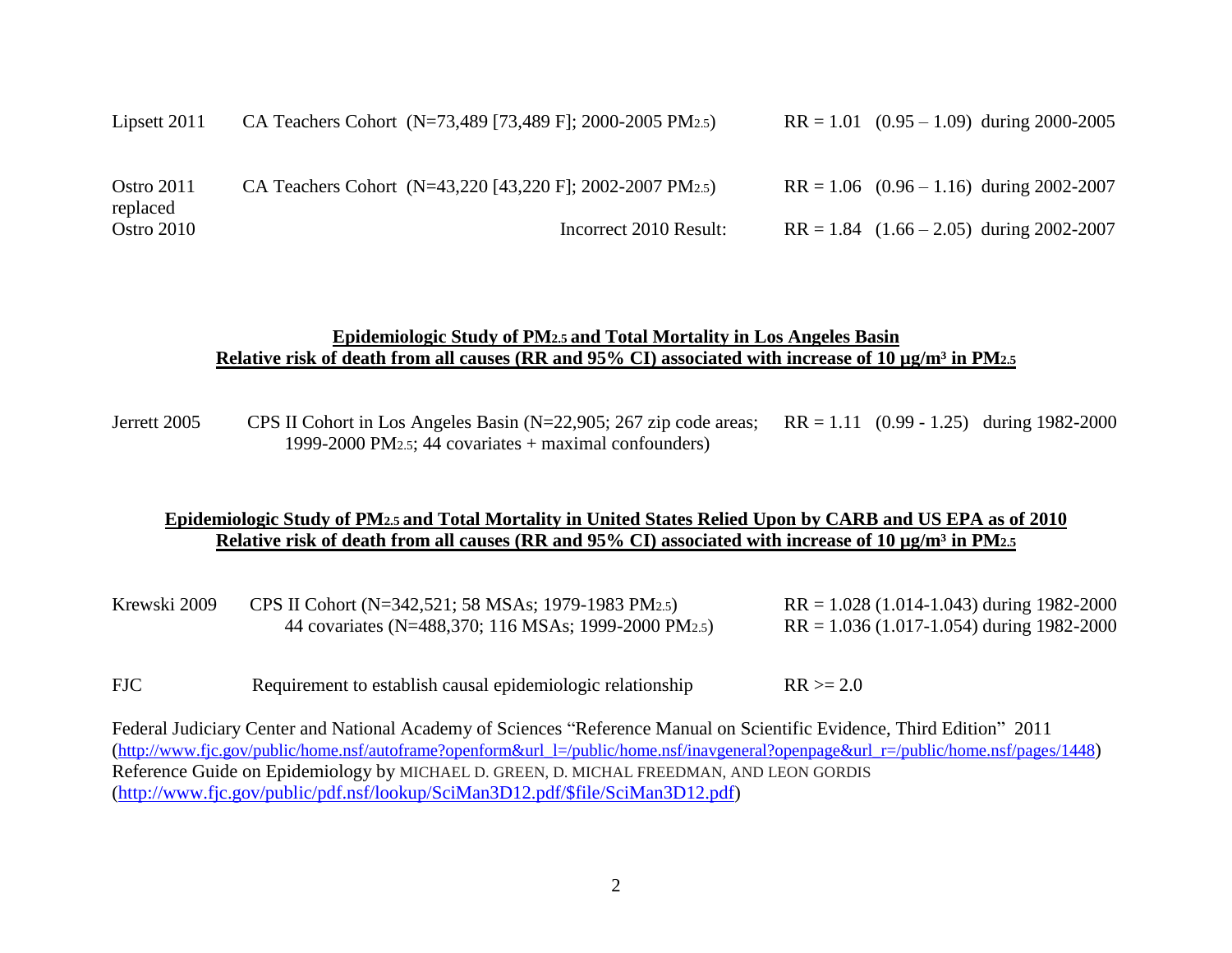## **References for Epidemiologic Studies of PM2.5 and Total Mortality**

Author & Year Home Institution Underlying Study Cohort Primary Funding

California-wide Studies

McDonnell 2000 Loma Linda U, CA California Adventist Health Study of Smog (AHSMOG) CARB and US EPA 1) McDonnell WF; Nishino-Ishikawa N; Petersen FF; Chen LH; Abbey DE (2000). Relationships of mortality with the fine and coarse fractions of long-term ambient PM10 concentrations in nonsmokers. *J Expo Anal Environ Epidemiol* 2000;10:427-436. EPA ISA No 010319 Peer-Reviewed Journal [\(http://scientificintegrityinstitute.org/JEAEE090100.pdf\)](http://scientificintegrityinstitute.org/JEAEE090100.pdf)

Krewski 2000 U Ottawa, CN 1982 ACS Cancer Prevention Study (CPS II) Assume HEI 1) Unpublished August 31, 2010 letter from Krewski to HEI with California-specific results from Table 33 in Krewski 2009 [\(http://www.arb.ca.gov/research/health/pm-mort/HEI\\_Correspondence.pdf\)](http://www.arb.ca.gov/research/health/pm-mort/HEI_Correspondence.pdf) 2) "Reanalysis of the Harvard Six Cities Study and the American Cancer Society Study of Particulate Air Pollution and Mortality: HEI Special Report. July 2000" [\(http://pubs.healtheffects.org/view.php?id=6\)](http://pubs.healtheffects.org/view.php?id=6). Figure 5 and Figure 21 of Part II: Sensitivity Analyses [\(http://pubs.healtheffects.org/getfile.php?u=275\)](http://pubs.healtheffects.org/getfile.php?u=275) and [\(http://scientificintegrityinstitute.org/HEIFigure5093010.pdf\)](http://scientificintegrityinstitute.org/HEIFigure5093010.pdf) 3) Enstrom JE (2006). Response to "A Critique of 'Fine Particulate Air Pollution and Total Mortality Among Elderly Californians, 1973-2002" by Bert Brunekreef, PhD, and Gerard Hoek, PhD, *Inhal Toxicol* 2006:18:509-514 [\(http://scientificintegrityinstitute.org/IT060106.pdf\)](http://scientificintegrityinstitute.org/IT060106.pdf)

Enstrom 2005 UCLA, CA 1959 California Cancer Prevention Study (CA CPS I) EPRI Enstrom JE (2005). Fine particulate air pollution and total mortality among elderly Californians, 1973-2002. *Inhal Toxicol* 2005;17:803-816. EPA ISA No. 087356 Peer Reviewed Journal [\(http://www.arb.ca.gov/planning/gmerp/dec1plan/gmerp\\_comments/enstrom.pdf\)](http://www.arb.ca.gov/planning/gmerp/dec1plan/gmerp_comments/enstrom.pdf) and [\(http://scientificintegrityinstitute.org/IT121505.pdf\)](http://scientificintegrityinstitute.org/IT121505.pdf)

Enstrom 2006 UCLA, CA 1959 California Cancer Prevention Study (CA CPS I) EPRI Enstrom JE (2006). Response to "A Critique of 'Fine Particulate Air Pollution and Total Mortality Among Elderly Californians, 1973- 2002" by Bert Brunekreef, PhD, and Gerard Hoek, PhD', *Inhal Toxicol* 2006:18:509-514 [\(http://scientificintegrityinstitute.org/IT060106.pdf\)](http://scientificintegrityinstitute.org/IT060106.pdf) and [\(http://scientificintegrityinstitute.org/ITBH060106.pdf\)](http://scientificintegrityinstitute.org/ITBH060106.pdf)

Zeger 2008 Johns Hopkins U, MD 2000 US Medicare Cohort (MCAPS) EPA and NIEHS Zeger SL, Dominici F, McDermott A, Samet JM (2008). Mortality in the Medicare Population and Chronic Exposure to Fine Particulate Air Pollution in Urban Centers (2000-2005). *Environ Health Perspect* 2008;116:1614-1619 [\(http://ehp03.niehs.nih.gov/article/info:doi/10.1289/ehp.11449\)](http://ehp03.niehs.nih.gov/article/info:doi/10.1289/ehp.11449)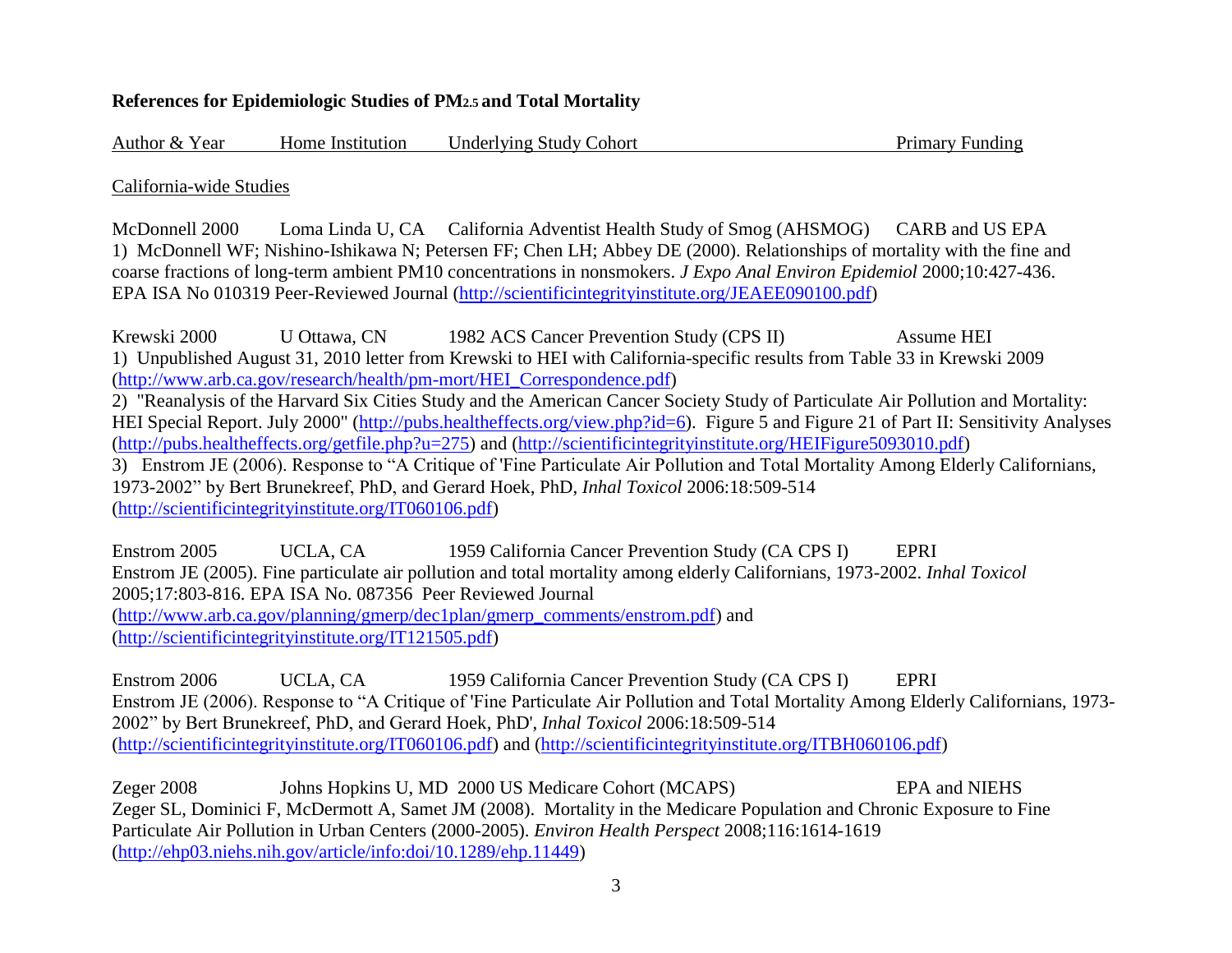Jerrett 2010 UC Berkeley, CA 1982 ACS Cancer Prevention Study (CPS II) CARB Principal Investigator, Michael Jerrett, UC Berkeley/CARB Proposal No. 2624-254 "Spatiotemporal Analysis of Air Pollution and Mortality in California Based on the American Cancer Society Cohort" Co-Investigators: Burnett RT, Krewski D, Pope CA III, Thurston G, Christakos G, Hughes E, Calle E, Thun M. Unpublished February 26, 2010 CARB presentation [\(http://scientificintegrityinstitute.org/carbjerrett022610.pdf\)](http://scientificintegrityinstitute.org/carbjerrett022610.pdf)

Krewski 2010 U Ottawa, CN 1982 ACS Cancer Prevention Study (CPS II) Assume HEI 1) Unpublished August 31, 2010 letter from Krewski to HEI with California-specific results from Krewski 2009 [\(http://www.arb.ca.gov/research/health/pm-mort/HEI\\_Correspondence.pdf\)](http://www.arb.ca.gov/research/health/pm-mort/HEI_Correspondence.pdf)

Ostro 2010 & 2011 Cal EPA OEHHA 1995 California Teachers Cohort CARB and NCI Ostro B, Lipsett M, Reynolds P, Goldberg D, Hertz A, Garcia C, Henderson KD, Bernstein L (2010). Long-Term Exposure to Constituents of Fine Particulate Air Pollution and Mortality: Results from the California Teachers Study. *Environ Health Perspect* 2010;118:363-369 with June 2011 Erratum [\(http://ehp03.niehs.nih.gov/article/info:doi/10.1289/ehp.0901181\)](http://ehp03.niehs.nih.gov/article/info:doi/10.1289/ehp.0901181)

Jerrett 2011 UC Berkeley, CA 1982 ACS Cancer Prevention Study (CPS II) CARB Principal Investigator Michael Jerrett, October 28, 2011 Revised Final Report for Contract No. 06-332 to CARB Research Screening Committee, "Spatiotemporal Analysis of Air Pollution and Mortality in California Based on the American Cancer Society Cohort" Co-Investigators: Burnett RT, Pope CA III, Krewski D, Thurston G, Christakos G, Hughes E, Ross Z, Shi Y, Thun M [\(http://www.arb.ca.gov/research/rsc/10-28-11/item1dfr06-332.pdf\)](http://www.arb.ca.gov/research/rsc/10-28-11/item1dfr06-332.pdf) and [\(http://www.scientificintegrityinstitute.org/jerrett012510.pdf\)](http://www.scientificintegrityinstitute.org/jerrett012510.pdf) and [\(http://www.scientificintegrityinstitute.org/JerrettCriticism102811.pdf\)](http://www.scientificintegrityinstitute.org/JerrettCriticism102811.pdf)

Lipsett 2011

Lipsett MJ, Ostro BD, Reynolds P, Goldberg D, Hertz A, Jerrett M, Smith DF, Garcia C, Chang ET, Bernstein L (2011). Long-term Exposure to Air Pollution and Cardiorespiratory Disease in the California Teachers Study Cohort. *AJRCCM* 2011;184;828–835 [\(http://ajrccm.atsjournals.org/content/184/7/828.full.pdf\)](http://ajrccm.atsjournals.org/content/184/7/828.full.pdf) and [\(http://scientificintegrityinstitute.org/Lipsett062311.pdf\)](http://scientificintegrityinstitute.org/Lipsett062311.pdf)

# Los Angeles Basin and US Studies

Jerrett 2005 USC, CA 1982 ACS Cancer Prevention Study (CPS II) HEI,NIEHS,U Ottawa Jerrett M, Burnett RT, Ma R, Pope CA III, Krewski D, Newbold KB, Thurston G, Shi Y, Finkelstein N, Calle EE, Thun MJ (2005). Spatial Analysis of Air Pollution and Mortality in Los Angeles. *Epidemiology* 2005;16:727–736. [\(http://www.ncbi.nlm.nih.gov/pubmed/16222161\)](http://www.ncbi.nlm.nih.gov/pubmed/16222161) and [\(http://scientificintegrityinstitute.org/Jerrett110105.pdf\)](http://scientificintegrityinstitute.org/Jerrett110105.pdf)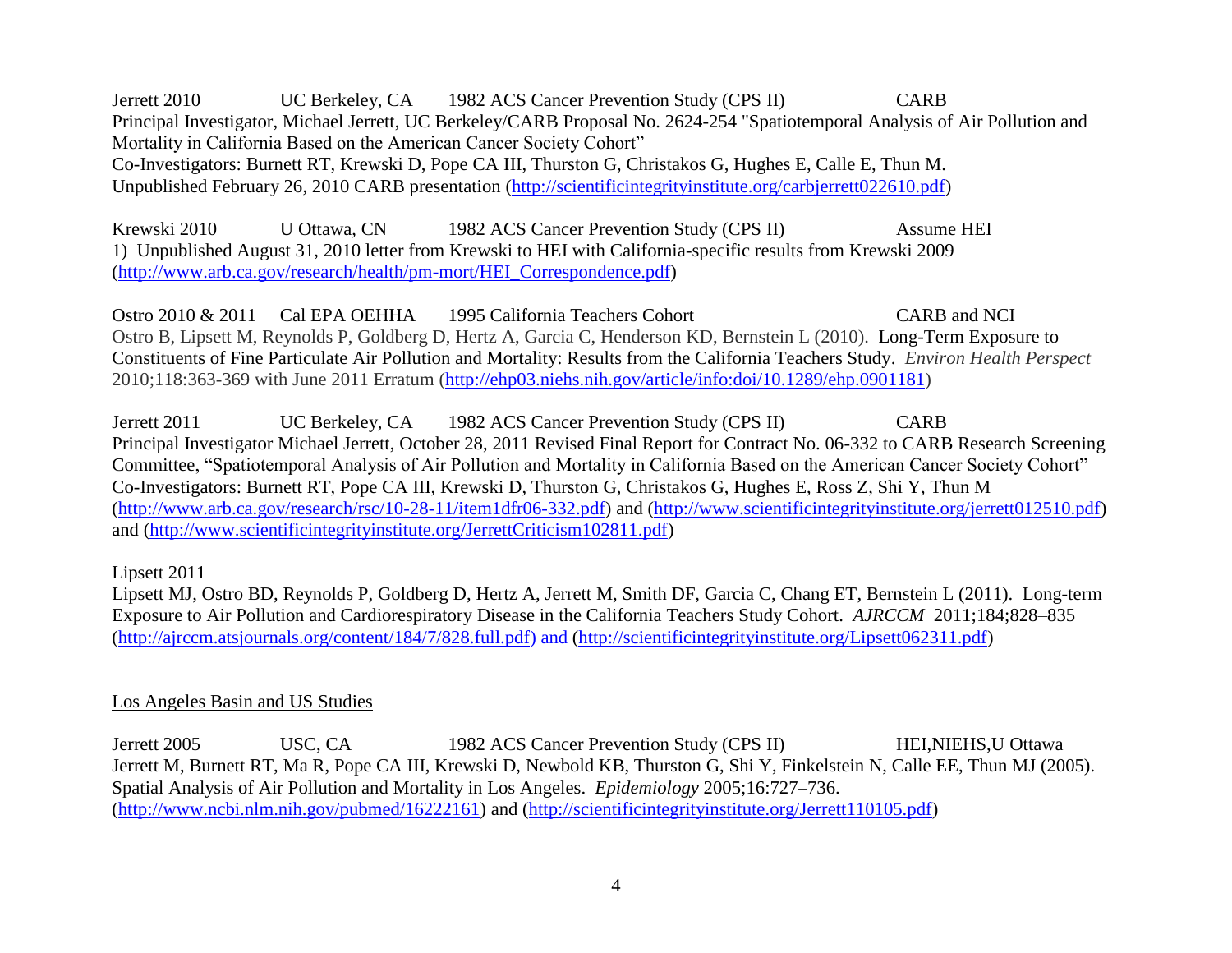Krewski 2009 U Ottawa, CN 1982 ACS Cancer Prevention Study (CPS II) HEI, NIEHS, CARB, US EPA Krewski D, Jerrett M, Burnett RT, Ma R, Hughes E, Shi Y, Turner MC, Pope CA III, Thurston G, Calle EE, Thun MJ. [Extended](http://pubs.healtheffects.org/view.php?id=315)  [Analysis of the American Cancer Society Study of Particulate Air Pollution and Mortality.](http://pubs.healtheffects.org/view.php?id=315) HEI Research Report 140. May 2009 [\(http://pubs.healtheffects.org/view.php?id=315\)](http://pubs.healtheffects.org/view.php?id=315)

# **References Examining and Criticizing Epidemiologic Studies of PM2.5 and Total Mortality in California**

February 26, 2010 CARB Symposium "Estimating Premature Deaths from Long-term Exposure to PM2.5" [\(http://www.arb.ca.gov/research/health/pm-mort/pm-mort-ws\\_02-26-10.htm\)](http://www.arb.ca.gov/research/health/pm-mort/pm-mort-ws_02-26-10.htm)

August 31, 2010 CARB Report "Estimate of Premature Deaths Associated with Fine Particle Pollution in California Using the United States Environmental Protection Agency Methodology" [\(http://www.arb.ca.gov/research/health/pm-mort/pm-report\\_2010.pdf\)]((http:/www.arb.ca.gov/research/health/pm-mort/pm-report_2010.pdf)

October 10, 2010 Bakersfield Californian article by Lois Henry "Air board must be held accountable" [\(http://www.bakersfield.com/news/local/x618251275/Air-board-must-be-held-accountable\)](http://www.bakersfield.com/news/local/x618251275/Air-board-must-be-held-accountable)

November 14, 2010 Bakersfield Californian article by Lois Henry "Air pollution 'deaths' all over the map" [\(http://www.bakersfield.com/news/local/x1613299841/LOIS-HENRY-Air-pollution-deaths-all-over-the-map\)](http://www.bakersfield.com/news/local/x1613299841/LOIS-HENRY-Air-pollution-deaths-all-over-the-map)

October 28, 2011 Enstrom Compilation of Critiques of Jerrett 2011, Draft & Revised Final Report for CARB Contract No. 06-332 [\(http://www.scientificintegrityinstitute.org/JerrettCriticism102811.pdf](http://www.scientificintegrityinstitute.org/JerrettCriticism102811.pdf))

November 28, 2011 UCLA Institute of the Environment Enstrom Seminar "Does Fine Particulate Matter Kill Californians?" [\(http://www.environment.ucla.edu/calendar/showevent.asp?eventid=667\)](http://www.environment.ucla.edu/calendar/showevent.asp?eventid=667) [\(http://www.arb.ca.gov/lists/gmbond2011/3-ioes\\_seminar\\_does\\_particulate\\_matter\\_kill\\_californians\\_enstrom\\_112811.pdf\)](http://www.arb.ca.gov/lists/gmbond2011/3-ioes_seminar_does_particulate_matter_kill_californians_enstrom_112811.pdf)

April 24, 2012 Dose-Response 2012 Enstrom Lecture "Pseudoscientific Aspects of Particulate Matter Epidemiology, 1993-2012" [\(http://www.dose-response.org/conference/2012/pdf/Enstrom\\_Dose\\_Response\\_Fine\\_Particulate.pdf\)](http://www.dose-response.org/conference/2012/pdf/Enstrom_Dose_Response_Fine_Particulate.pdf)

August 1, 2012 American Statistical Association Joint Statistical Meeting Seminar "Are Fine Particulates Killing Californians?" [\(http://www.amstat.org/meetings/jsm/2012/onlineprogram/ActivityDetails.cfm?SessionID=207510\)](http://www.amstat.org/meetings/jsm/2012/onlineprogram/ActivityDetails.cfm?SessionID=207510) [\(http://www.scientificintegrityinstitute.org/ASA080112.pdf\)](http://www.scientificintegrityinstitute.org/ASA080112.pdf)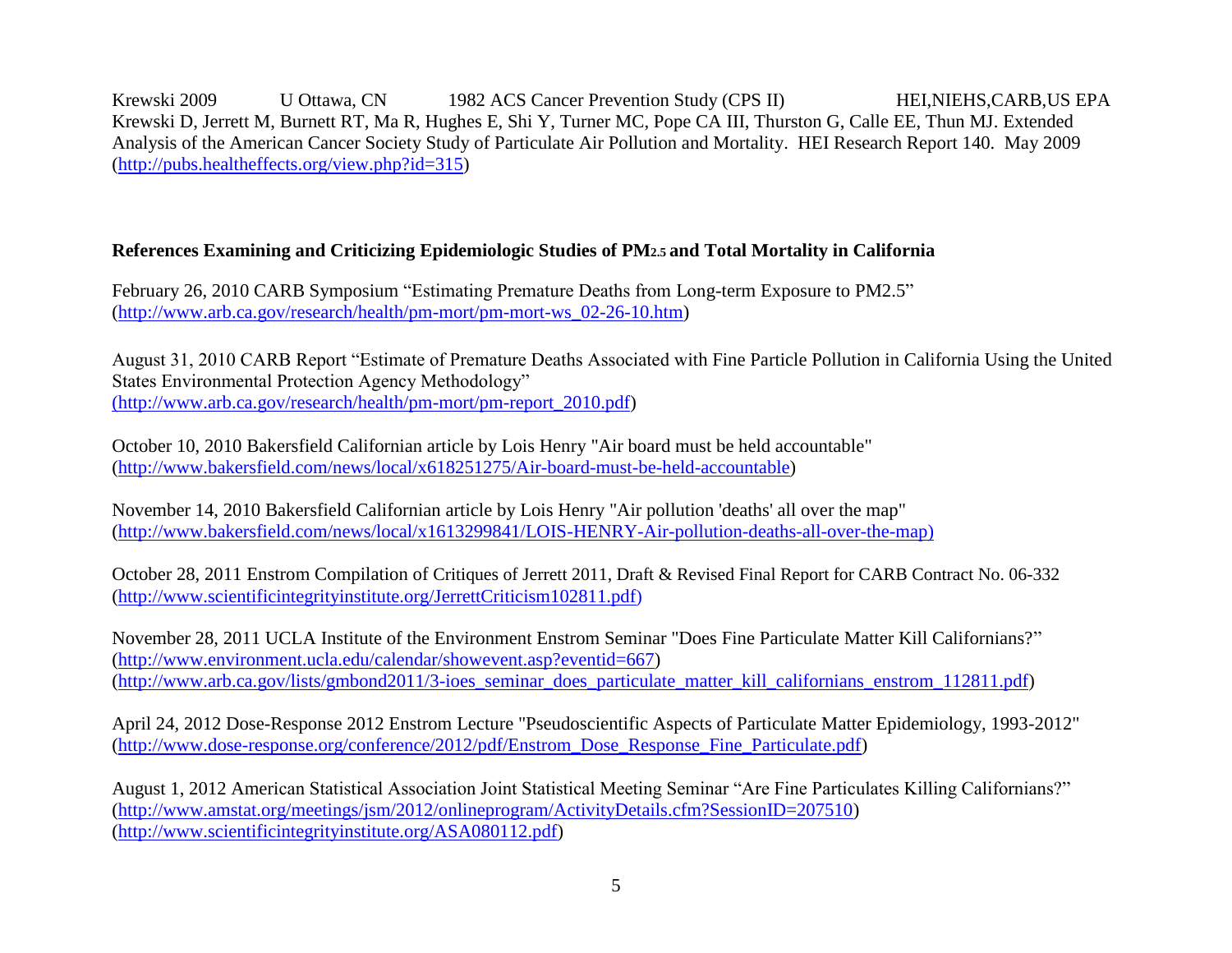# **CARB Diesel Regulatory Documents Based in Part on Epidemiologic Studies of PM2.5 and Total Mortality**

Proposed Amendments to the Regulation to Reduce Emissions of Diesel Particulate Matter, Oxides of Nitrogen and Other Criteria Pollutants from In-Use On-Road Diesel-Fueled Vehicles, the Heavy-Duty Vehicle Greenhouse Gas Emission Reduction Measure, and the Regulation to Control Emissions from In-Use On-Road Diesel-Fueled Heavy-Duty Drayage Trucks at Ports and Intermodal Rail Yard Facilities

[\(http://www.arb.ca.gov/regact/2010/truckbus10/truckbus10.htm\)](http://www.arb.ca.gov/regact/2010/truckbus10/truckbus10.htm)

Appendix J Methodology for Estimating Ambient Concentrations of Particulate Matter from Diesel-Fueled Engine Emissions And Health Benefits Associated with Reductions in Diesel PM Emissions from In-Use On-Road Heavy-Duty Diesel-Fueled Vehicles [\(http://www.arb.ca.gov/regact/2010/truckbus10/truckbusappj.pdf\)](http://www.arb.ca.gov/regact/2010/truckbus10/truckbusappj.pdf)

Page J-17: Table 1: Estimate of Premature Deaths Avoided Associated with Emission Reductions from Implementation of the On-Road Truck Regulation (2010-2025)

Total premature deaths avoided (from PM  $\&$  NOx) = 3,500 (2,700 - 4,400) in 15 years ---> 233 / year

(based on US EPA methodology using national results (Krewski 2009))

Proposed Amendments to the Regulations for In-Use Off-Road Diesel-Fueled Fleets and Off-Road Large Spark Ignition Engine Fleet Requirements

[\(http://www.arb.ca.gov/regact/2010/offroadlsi10/offroadlsi10.htm\)](http://www.arb.ca.gov/regact/2010/offroadlsi10/offroadlsi10.htm)

APPENDIX G: HEALTH BENEFITS AND METHODOLOGY APPENDIX G1: HEALTH BENEFITS ASSOCIATED WITH REDUCTIONS IN DIESEL PM EMISSIONS FROM OFF-ROAD DIESEL VEHICLES APPENDIX G2: METHODOLOGY FOR ESTIMATING AMBIENT CONCENTRATIONS OF PARTICULATE MATTER FROM DIESEL-FUELED ENGINE EMISSIONS [\(http://www.arb.ca.gov/regact/2010/offroadlsi10/offroadappg.pdf\)](http://www.arb.ca.gov/regact/2010/offroadlsi10/offroadappg.pdf) Page G1-1: Table 1: Estimate of Premature Deaths Avoided Associated with Emission Reductions from Implementation of the Off-Road Vehicle Regulation (2010-2029)

Total premature deaths avoided (from PM & NOx) = 470 (360-570) in 19 years ---> 25 / year

(based on US EPA methodology using national results (Krewski 2009))

Total premature deaths avoided  $= 233$  (on-road)  $+ 25$  (off-road)  $= 258$  per year (based on US EPA methodology using national results)

Total premature deaths avoided  $\sim 0$  (on-road) + 0 (off-road) = 0 per year (based on US EPA methodology using CA-specific results)